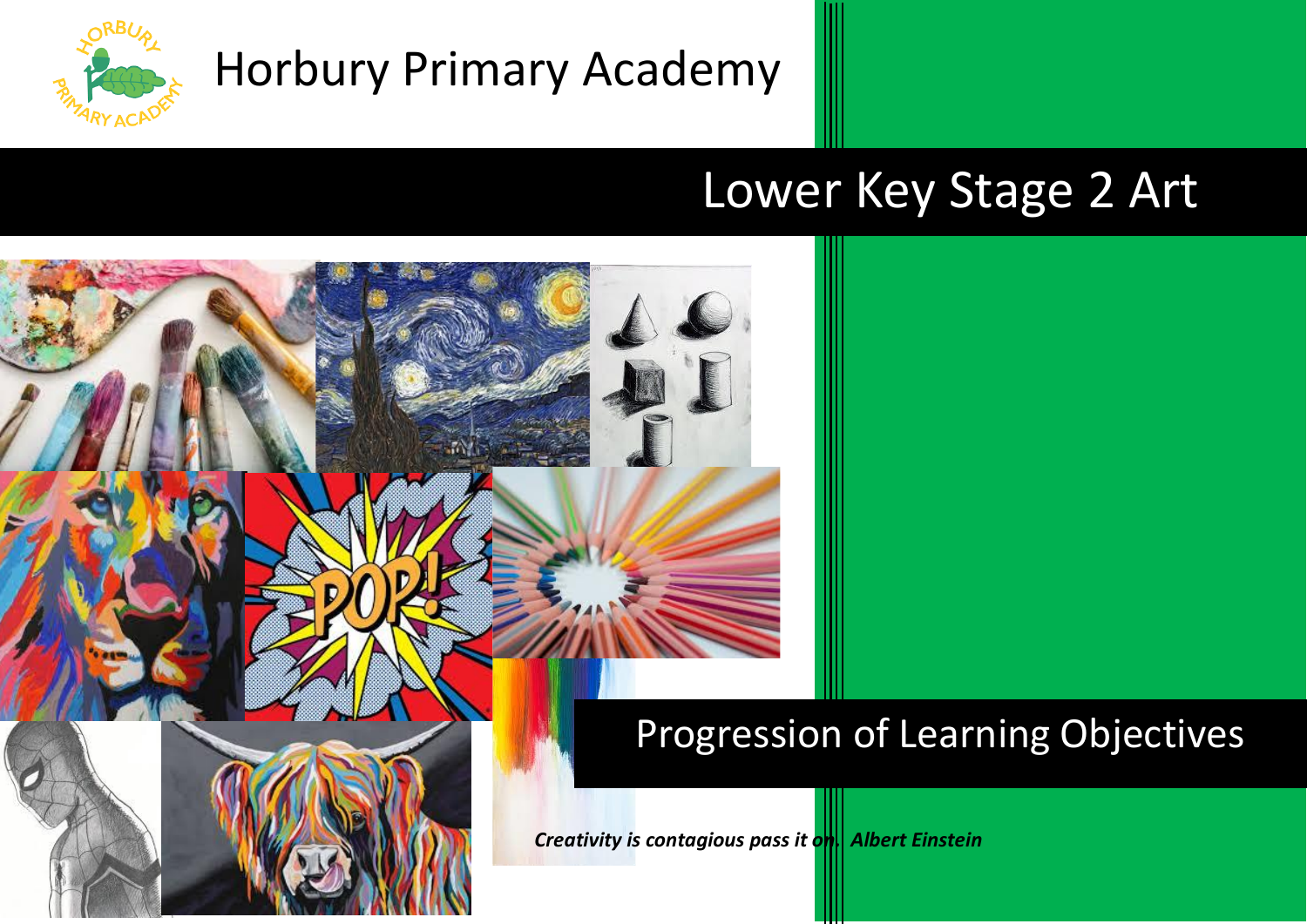## **Art : Upper Key Stage Two**

## **National Curriculum**

Key stage 2 Pupils should be taught to develop their techniques, including their control and their use of materials, with creativity, experimentation and an increasing awareness of different kinds of art, craft and design.

Pupils should be taught:

- $\vert$   $\bullet$  to create sketch books to record their observations and use them to review and revisit ideas
- $\ast$  to improve their mastery of art and design techniques, including drawing, painting and sculpture with a range of materials [for example, pencil, charcoal, paint, clay]
- $\ast$  about great artists, architects and designers in history.

| <b>Art Coverage: Lower Key Stage Two</b>            |                                                                                            |                                                     |  |  |
|-----------------------------------------------------|--------------------------------------------------------------------------------------------|-----------------------------------------------------|--|--|
|                                                     | Year 3                                                                                     | Year 4                                              |  |  |
| Observations/Sketching?? Or<br>generation of ideas  | Across all artwork                                                                         | Across all artwork                                  |  |  |
| <b>Drawing</b>                                      | Self Portraits, Cave Painting, RE- Themed art - Mandirs                                    | Romans, Buildings of Horbury, Coastal Pop Art,      |  |  |
| Painting                                            | Creating textures inspired by an artist(2021-22)                                           | Printing relating to Superheroes                    |  |  |
| Sculpture                                           | Wire Art 2021-22 New                                                                       | <b>Greek Vases</b>                                  |  |  |
| Printing                                            |                                                                                            | Printing relating to super heroes                   |  |  |
| Pattern                                             |                                                                                            | <b>Mosaics</b>                                      |  |  |
| <b>Knowledge of Artists/Historic</b><br>and Culture | Cave Paintings, RE Themed Art Mandirs, Egyptian Silhouette Art<br>Take one picture artists | Romans, Andy Warhol, Roy Leichtenstein, Greek Vases |  |  |
| <b>Evaluation</b>                                   | Across all artwork                                                                         | Across all artwork                                  |  |  |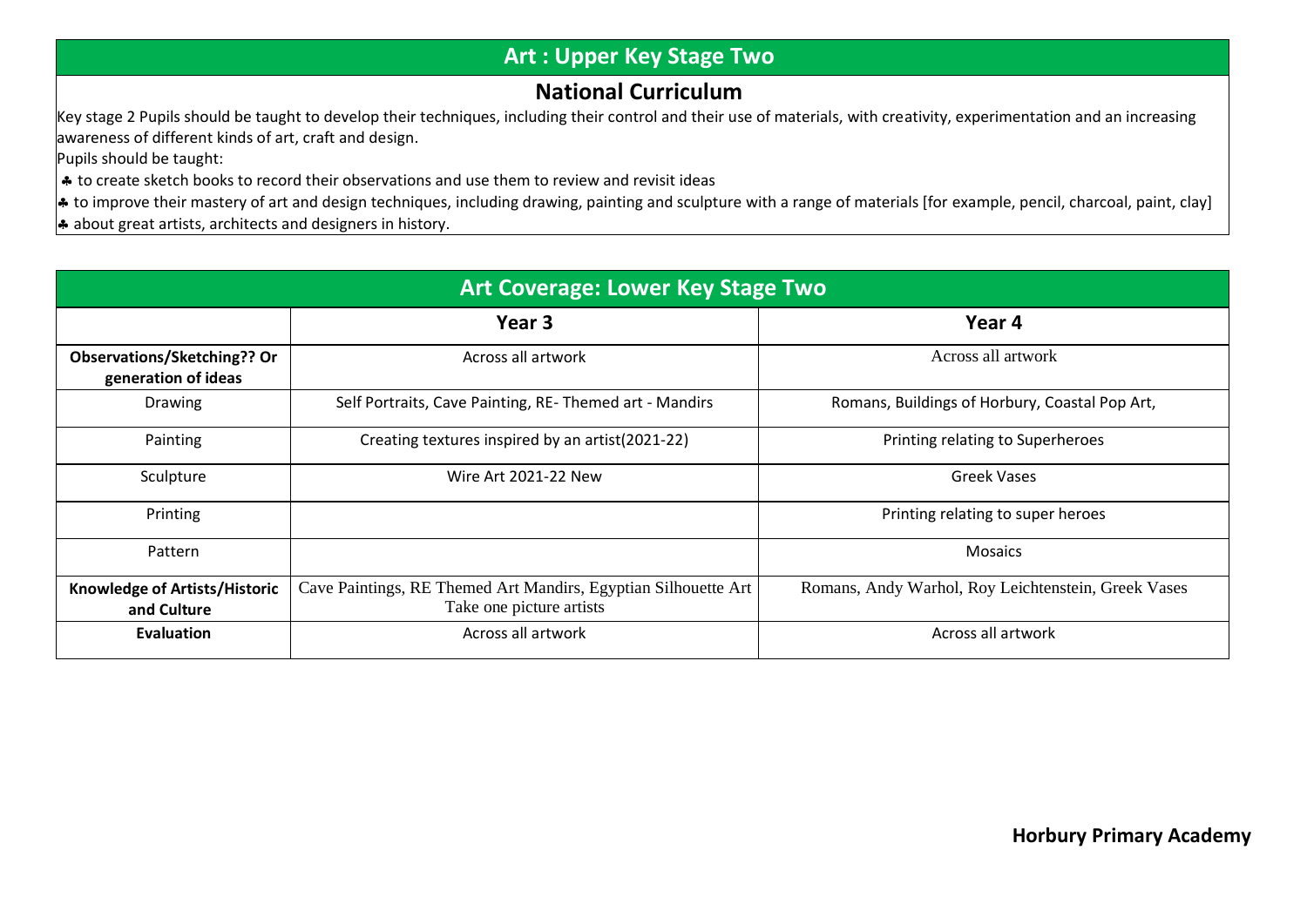|                                    | Lower KS <sub>2</sub>                                                                                                                                                                                                                                                                                                                                                                                                                                                                                                   |                                                                                                                                                                                                                                                                                                                                                                                                                                                                                                                                                                                                                                                                                                                                                                                                                                                                                                                                                                                                                                                                                                                                                                                                         | Vocabulary                                                                                                                                                                                 |
|------------------------------------|-------------------------------------------------------------------------------------------------------------------------------------------------------------------------------------------------------------------------------------------------------------------------------------------------------------------------------------------------------------------------------------------------------------------------------------------------------------------------------------------------------------------------|---------------------------------------------------------------------------------------------------------------------------------------------------------------------------------------------------------------------------------------------------------------------------------------------------------------------------------------------------------------------------------------------------------------------------------------------------------------------------------------------------------------------------------------------------------------------------------------------------------------------------------------------------------------------------------------------------------------------------------------------------------------------------------------------------------------------------------------------------------------------------------------------------------------------------------------------------------------------------------------------------------------------------------------------------------------------------------------------------------------------------------------------------------------------------------------------------------|--------------------------------------------------------------------------------------------------------------------------------------------------------------------------------------------|
| <b>Drawing</b>                     | Year 3                                                                                                                                                                                                                                                                                                                                                                                                                                                                                                                  | Year 4                                                                                                                                                                                                                                                                                                                                                                                                                                                                                                                                                                                                                                                                                                                                                                                                                                                                                                                                                                                                                                                                                                                                                                                                  |                                                                                                                                                                                            |
| <b>Tools</b>                       | Self-portraits:<br>Show facial expressions in my art.<br><b>Cave Paintings:</b><br>Use different grades of pencils.<br>Use different grades of pencil to shade and show different tones and<br>textures.<br>Use sketches to produce a final piece of art.<br><b>RE themed art - Mandirs:</b><br>Recognise when art is from different cultures.<br>Use sketches to produce a final piece of art.<br>Use different grades of pencil.<br>Use different grades of pencil to shade and show different tones and<br>textures. | People in Action - Romans<br>To create sketch books to record their observations and use them to review and<br>revisit ideas<br>To improve their mastery of art and design techniques, including drawing, with<br>pencil and charcoal<br>About great artists, architects and designers in history<br><b>Lesson Objectives</b><br>To represent ideas and feelings and apply these to materials and processes<br>including drawing - pencil and charcoal<br>Drawing-reflections, line and tone - historical and modern buildings of<br>Horbury<br>To create sketch books to record their observations and use them to review and<br>revisit ideas<br>To improve their mastery of art and design techniques, including drawing, with<br>pencil and charcoal<br><b>Lesson Objectives</b><br>To use charcoal to show shadow and light                                                                                                                                                                                                                                                                                                                                                                        | Year 3<br>Grades of pencil<br>Year 4<br>Charcoal                                                                                                                                           |
| Tone/Line/Shape/<br><b>Texture</b> | Self-portraits:<br>Show facial expressions in my art.<br><b>Cave Paintings:</b><br>Use different grades of pencils.<br>Use different grades of pencil to shade and show different tones and<br>textures.<br>Use sketches to produce a final piece of art.<br><b>RE themed art - Mandirs:</b><br>Recognise when art is from different cultures.<br>Use sketches to produce a final piece of art.<br>Use different grades of pencil.<br>Use different grades of pencil to shade and show different tones and<br>textures. | People in Action - Romans<br>To create sketch books to record their observations and use them to review and<br>revisit ideas<br>To improve their mastery of art and design techniques, including drawing, with<br>pencil and charcoal<br>About great artists, architects and designers in history<br><b>Lesson Objectives</b><br>To understand how movement and expression can be displayed in<br>$\bullet$<br>artwork<br>To use ovals to create a realistic moving figure<br>To represent ideas and feelings and apply these to materials and<br>processes including drawing - pencil and charcoal<br>To use a variety of methods and techniques to show movement<br>To investigate methods and approaches used by others to show<br>figures and forms in movement<br>Drawing-reflections, line and tone - historical and modern buildings of<br>Horbury<br>To create sketch books to record their observations and use them to review and<br>revisit ideas<br>To improve their mastery of art and design techniques, including drawing, with<br>pencil and charcoal<br><b>Lesson Objectives</b><br>To identify key similarities and differences in both historical and<br>modern buildings in Horbury | Year 3<br>Tones, textures, facial expressions,<br>sketch, shading<br>Year 4<br>Oval, expression, movements, method,<br>reflections, line, tone, shading, tint,<br>sketching, shaping, bold |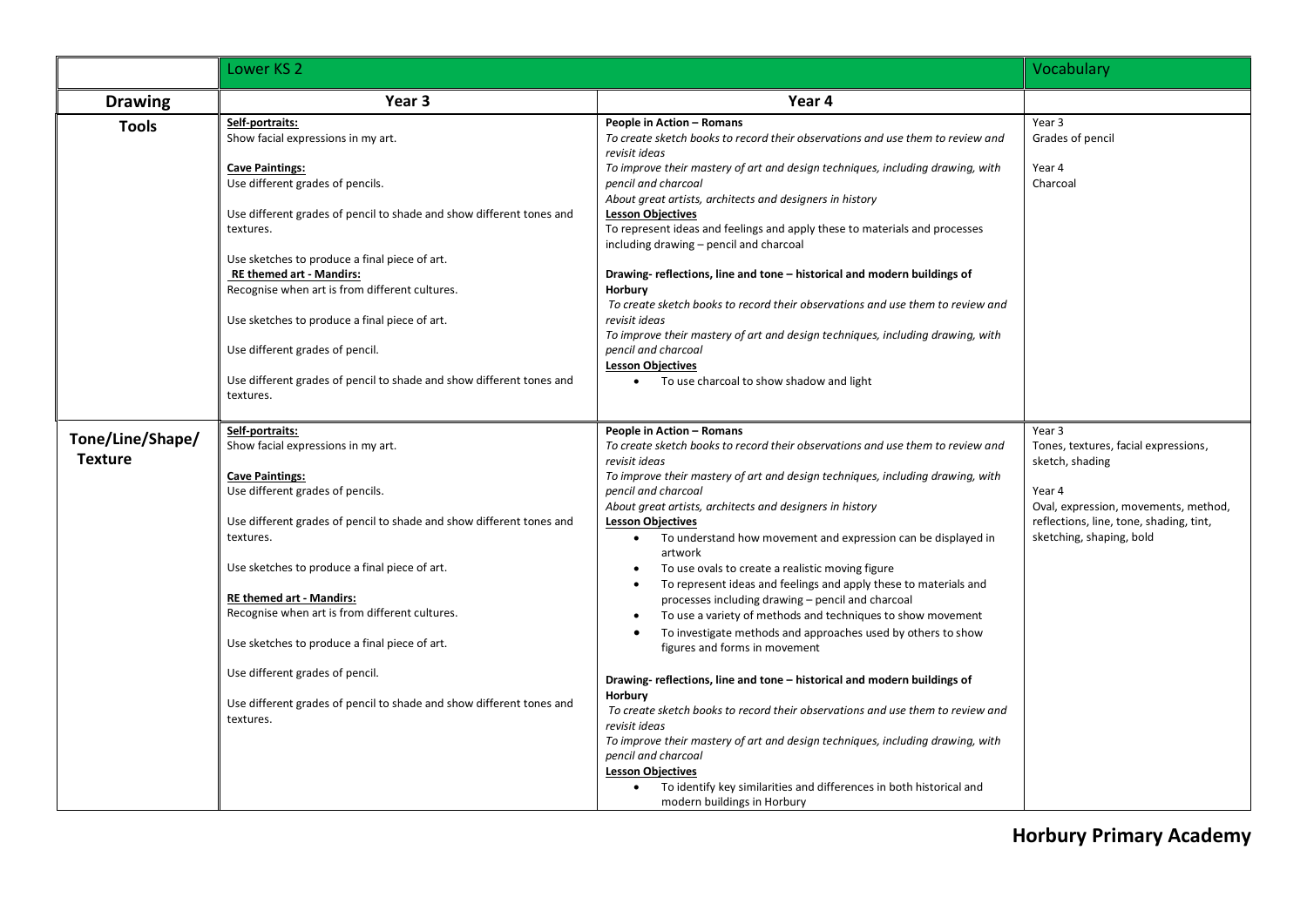| To understand how to use tone when shading                                     |  |
|--------------------------------------------------------------------------------|--|
| To plan a sketch of a historical building in Horbury                           |  |
| To use charcoal to show shadow and light                                       |  |
| To present sketches of historical buildings                                    |  |
| Coastal - Pop Art digital images                                               |  |
| <b>Take 1 Picture Project</b>                                                  |  |
| To create sketch books to record their observations and use them to review and |  |
| revisit ideas                                                                  |  |
| To improve their mastery of art and design techniques, including drawing and   |  |
| painting, with pencil and paint                                                |  |
| About great artists, architects and designers in history                       |  |
| <b>Lesson Objectives</b>                                                       |  |
| To investigate the Pop Art artists Andy Warhol and Roy Liechtenstein           |  |
| To create coastal artwork in the Pop Art style reflecting the style of         |  |
| Andy Warhol - Beach hut image                                                  |  |
| To sketch the outline of a sign for a fairground ride based upon               |  |
| fairgrounds in the past taking account of line and style and decorate          |  |
| this in a Pop Art style                                                        |  |
| To use coloured pencils to create a Pop Art coastal image                      |  |
| To compare the use of felt tip pens with coloured pencils in creating a        |  |
| pop art image                                                                  |  |
| To use bright and bold colours to add interest for the audience                |  |
| To use ICT to create digital Pop Art showing repeated images                   |  |
|                                                                                |  |

|          | <b>Upper KS2</b>                                                                                                      |                                                                                                                                                                                                                                                                                                                                                | Vocabulary                                                                                                                    |
|----------|-----------------------------------------------------------------------------------------------------------------------|------------------------------------------------------------------------------------------------------------------------------------------------------------------------------------------------------------------------------------------------------------------------------------------------------------------------------------------------|-------------------------------------------------------------------------------------------------------------------------------|
| Painting | Year 3                                                                                                                | Year 4                                                                                                                                                                                                                                                                                                                                         |                                                                                                                               |
| Colour   | <b>Egyptian Silhouette Art:</b><br>Create a background using a wash.<br>Use colour washes and brushes to create mood. | Printing relating to superheroes<br>To create sketch books to record their observations and use them to review and<br>revisit ideas<br>To improve their mastery of art and design techniques, including painting with                                                                                                                          | Year 3<br>Silhouette, wash, primary colours, secondary colours, tints                                                         |
|          | New for 2021-22 Use an artist to inspire painting<br>with a view to looking at creating textures.                     | paint<br><b>Lesson Objectives</b><br>To develop the skill of finger printing linked to superheroes topic<br>$\bullet$<br>To create a superhero using hand printing<br>$\bullet$<br>To explore printing with objects including bubble wrap and junk<br>$\bullet$<br>modelling materials<br>To explore string printing to create an outline<br>٠ | Year 4<br>Printing, finger printing, hand printing, screen printing,<br>silhouette, marbled effect, mirror image, stencilling |
|          |                                                                                                                       | To explore styro foam printing to create a printed image<br>To explore screen printing using two colours<br>$\bullet$                                                                                                                                                                                                                          |                                                                                                                               |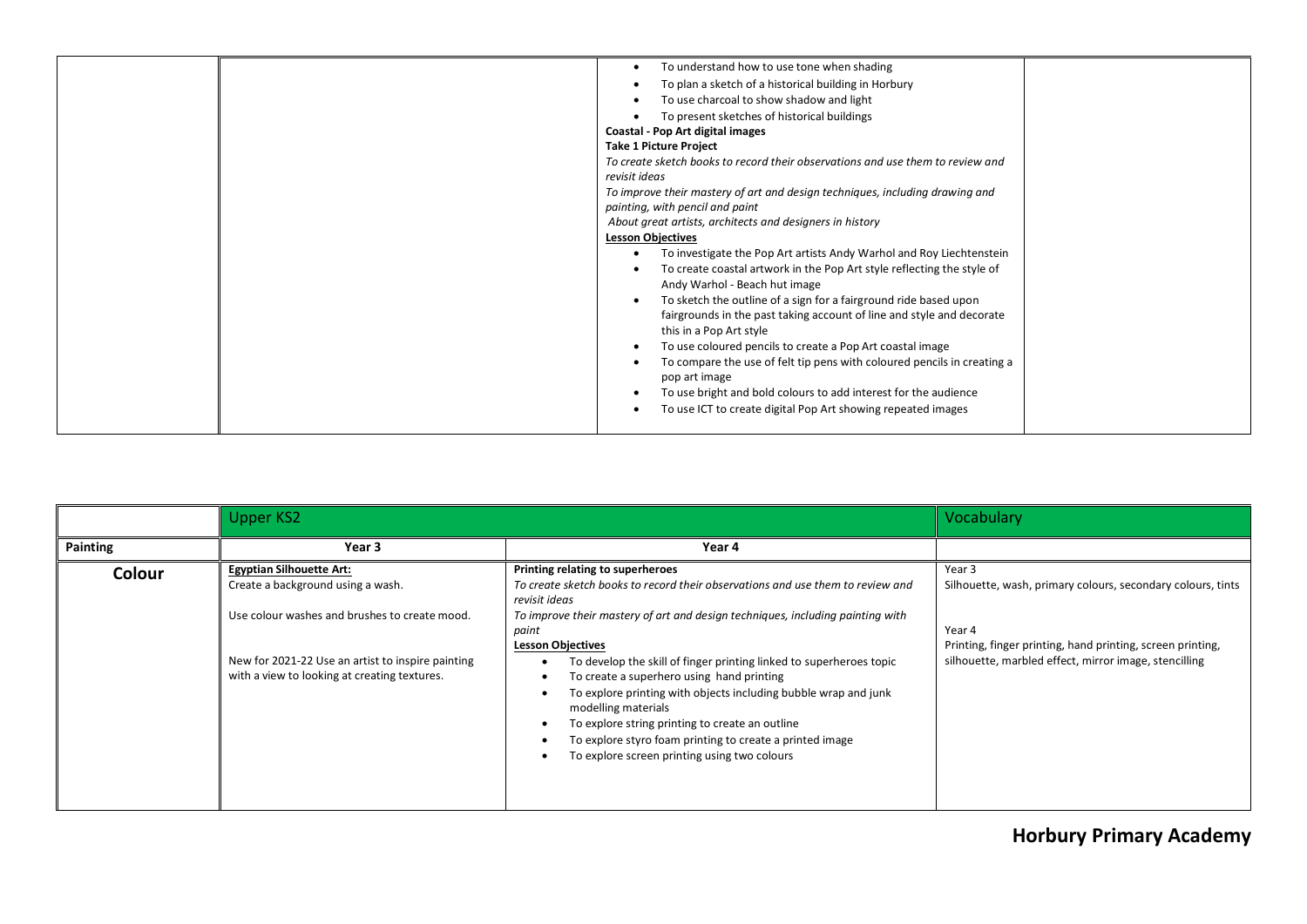|                  | Upper KS2                                                           |                                                                                                                                                                                                                                                                                                                                                                                                                                                                                                                                                                                                                                                                     | Vocabulary                                                            |
|------------------|---------------------------------------------------------------------|---------------------------------------------------------------------------------------------------------------------------------------------------------------------------------------------------------------------------------------------------------------------------------------------------------------------------------------------------------------------------------------------------------------------------------------------------------------------------------------------------------------------------------------------------------------------------------------------------------------------------------------------------------------------|-----------------------------------------------------------------------|
| <b>Sculpture</b> | Year <sub>3</sub>                                                   | Year 4                                                                                                                                                                                                                                                                                                                                                                                                                                                                                                                                                                                                                                                              |                                                                       |
|                  | Wire art new in 2021-22. CH and AM to update me when<br>planned in. | <b>Sculpture – Greek Vases</b><br>To create sketch books to record their observations and use<br>them to review and revisit ideas<br>To improve their mastery of art and design techniques,<br>including sculpture with clay<br><b>Lesson Objectives</b><br>To identify aspects of Greek sculpture<br>To research Ancient Greek vases and identify<br>key aspects - war, farming, Olympic sports<br>To design a Greek vase taking account of shape,<br>form and sculpture<br>To appraise a variety of Greek vases and indicate<br>reasons for choices<br>To use clay and clay tools to create a sculpture<br>of a Greek Vase taking account of geometric<br>designs | Year 4<br>Slip, moulding, geometric, form, clay, sculpture,<br>shape. |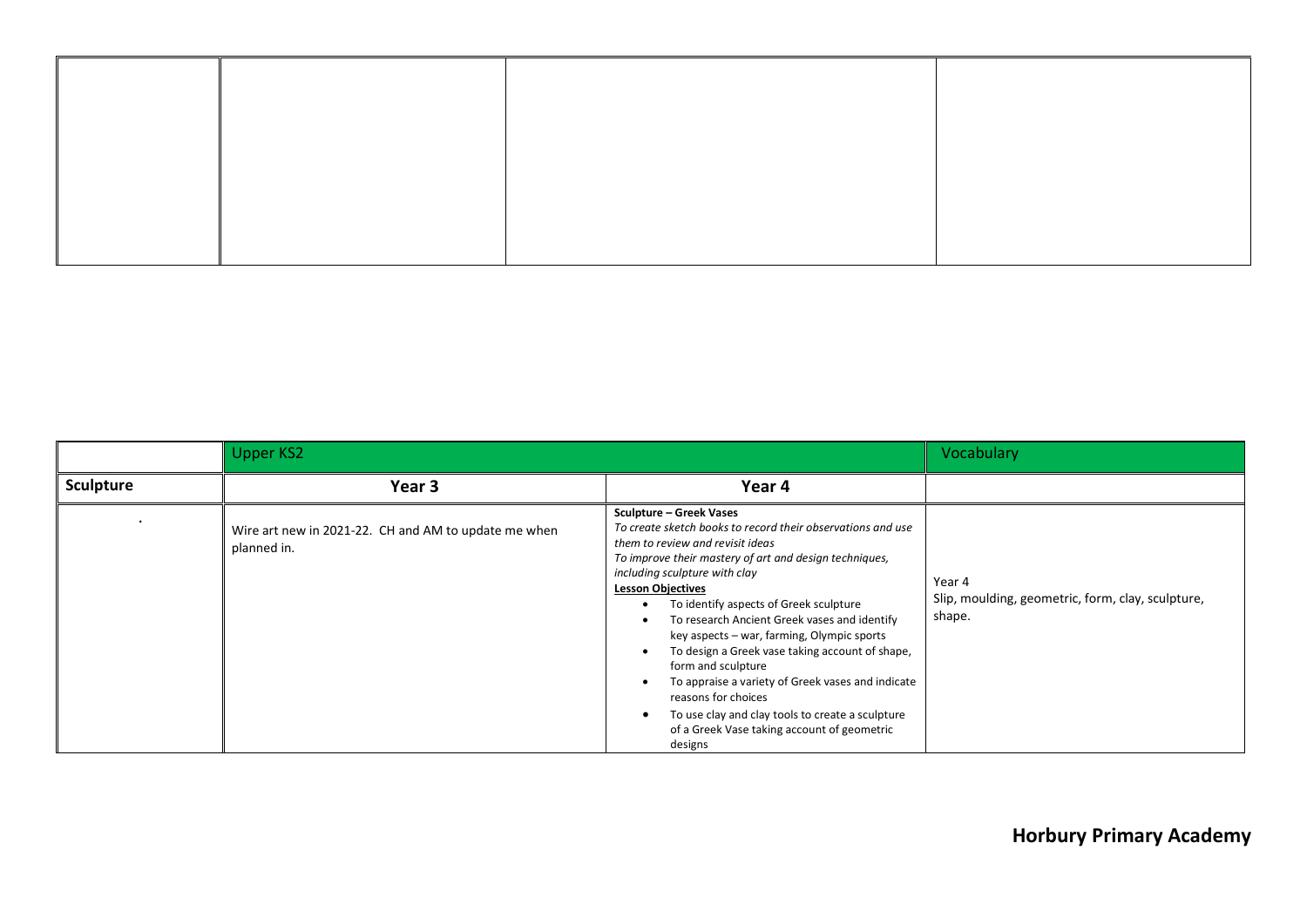|          | Lower Key Stage 2 |                                                                                                                                                                                                                                                                                                                                                                                                                                                                                                                                                                                                                                               | Vocabulary                                                                                                                    |
|----------|-------------------|-----------------------------------------------------------------------------------------------------------------------------------------------------------------------------------------------------------------------------------------------------------------------------------------------------------------------------------------------------------------------------------------------------------------------------------------------------------------------------------------------------------------------------------------------------------------------------------------------------------------------------------------------|-------------------------------------------------------------------------------------------------------------------------------|
| Printing | Year 3            | Year 4                                                                                                                                                                                                                                                                                                                                                                                                                                                                                                                                                                                                                                        |                                                                                                                               |
|          |                   | Printing relating to superheroes<br>To create sketch books to record their observations and use<br>them to review and revisit ideas<br>To improve their mastery of art and design techniques,<br>including painting with paint<br><b>Lesson Objectives</b><br>To develop the skill of finger printing linked to<br>superheroes topic<br>To create a superhero using hand printing<br>To explore printing with objects including bubble<br>wrap and junk modelling materials<br>To explore string printing to create an outline<br>To explore styro foam printing to create a printed<br>image<br>To explore screen printing using two colours | Year 4<br>Printing, finger printing, hand printing, screen printing,<br>silhouette, marbled effect, mirror image, stencilling |

|                | Lower KS2         |                                                                                                                                                                                                                                                                                 |                                                                              |
|----------------|-------------------|---------------------------------------------------------------------------------------------------------------------------------------------------------------------------------------------------------------------------------------------------------------------------------|------------------------------------------------------------------------------|
| <b>Pattern</b> | Year <sub>3</sub> | Year 4                                                                                                                                                                                                                                                                          |                                                                              |
|                |                   | Sketches and mosaic - Historical focus<br>To create sketch books to record their observations and use them to<br>review and revisit ideas<br>To improve their mastery of art and design techniques<br><b>Lesson Objectives</b><br>To explore the design and symmetry of mosaics | Year 4<br>Mosaics, geometric, symmetry, tesserae,<br>monochrome, polychrome. |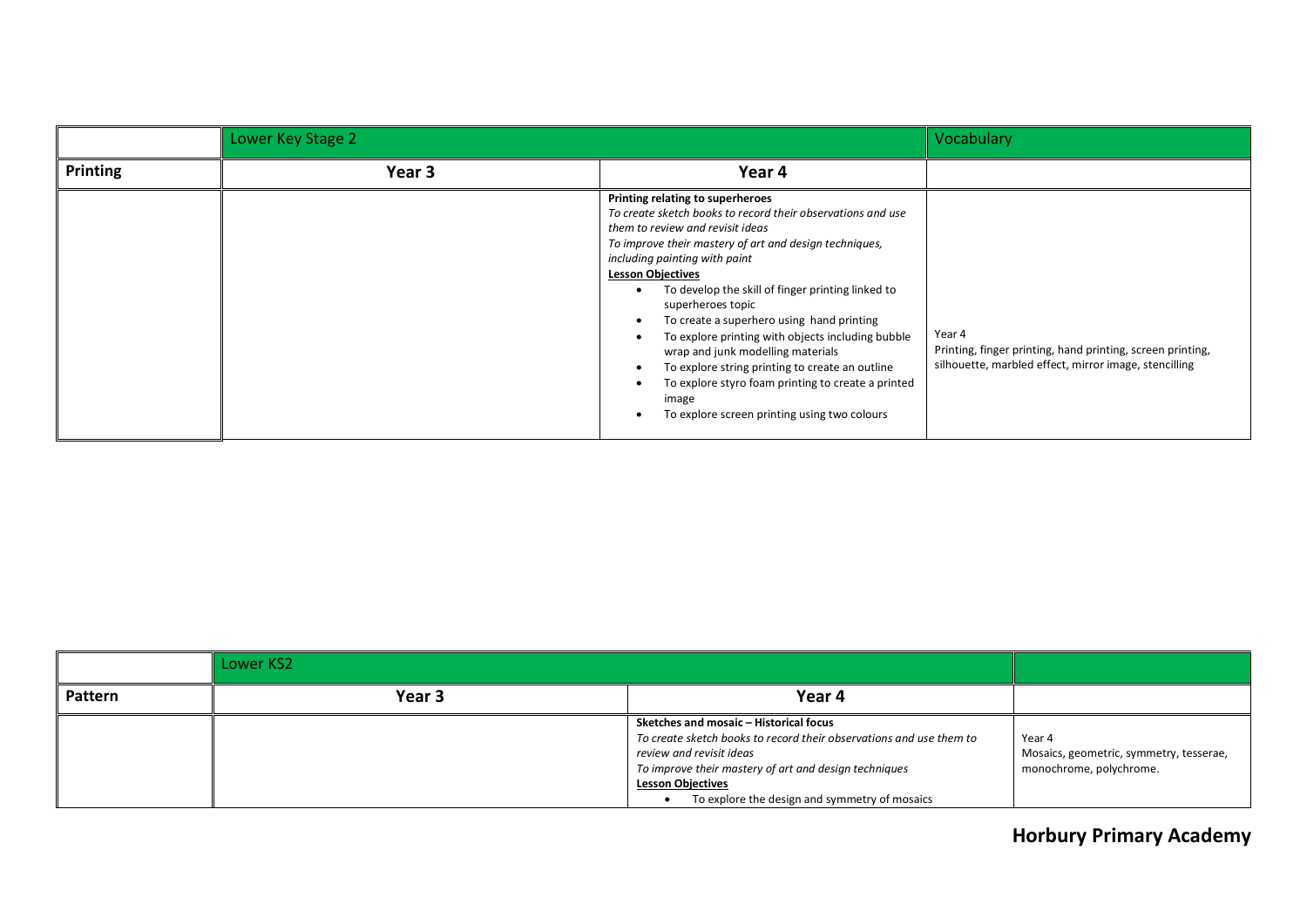|  | To show reflections in mosaic using symmetry/mirror line<br>To design and create a mosaic based upon art from the<br>Roman times |
|--|----------------------------------------------------------------------------------------------------------------------------------|
|--|----------------------------------------------------------------------------------------------------------------------------------|

|                                                        | Lower Key Stage 2                                                                                                                                  |                                                                                                                                                                                                                                                                                                                                                                                                                                                                                                                                                                                                                                                                                                                                                                                                                                                                                                                                                                                                                                                           | Vocabulary                                                      |
|--------------------------------------------------------|----------------------------------------------------------------------------------------------------------------------------------------------------|-----------------------------------------------------------------------------------------------------------------------------------------------------------------------------------------------------------------------------------------------------------------------------------------------------------------------------------------------------------------------------------------------------------------------------------------------------------------------------------------------------------------------------------------------------------------------------------------------------------------------------------------------------------------------------------------------------------------------------------------------------------------------------------------------------------------------------------------------------------------------------------------------------------------------------------------------------------------------------------------------------------------------------------------------------------|-----------------------------------------------------------------|
| Work of other artists                                  | Year 3                                                                                                                                             | Year 4                                                                                                                                                                                                                                                                                                                                                                                                                                                                                                                                                                                                                                                                                                                                                                                                                                                                                                                                                                                                                                                    |                                                                 |
| Discussion/opinion/<br><b>Observations/inspiration</b> | <b>Take one Picture Artist</b><br>Radosveta Zhelyazkova<br>Compare the work of different artists.<br>Identify techniques used by different artists | Coastal - Pop Art digital images<br><b>Take 1 Picture Project</b><br>To create sketch books to record their observations and use them to<br>review and revisit ideas<br>To improve their mastery of art and design techniques, including drawing<br>and painting, with pencil and paint<br>About great artists, architects and designers in history<br><b>Lesson Objectives</b><br>To investigate the Pop Art artists Andy Warhol and Roy<br>$\bullet$<br>Liechtenstein<br>To create coastal artwork in the Pop Art style reflecting the<br>style of Andy Warhol - Beach hut image<br>To sketch the outline of a sign for a fairground ride based<br>upon fairgrounds in the past taking account of line and style<br>and decorate this in a Pop Art style<br>To use coloured pencils to create a Pop Art coastal image<br>To compare the use of felt tip pens with coloured pencils in<br>creating a pop art image<br>To use bright and bold colours to add interest for the<br>audience<br>To use ICT to create digital Pop Art showing repeated images | Year 3<br>Archaeologists<br>Year 4<br>Popular culture, pop art, |
|                                                        |                                                                                                                                                    | <b>Take one Picture Artist</b><br>Radosveta Zhelyazkova                                                                                                                                                                                                                                                                                                                                                                                                                                                                                                                                                                                                                                                                                                                                                                                                                                                                                                                                                                                                   |                                                                 |
| <b>Historic/Culture</b>                                | <b>RE themed art - Mandirs:</b><br>Recognise when art is from different cultures.<br><b>Egyptians silhouette art</b>                               | Sketches and mosaic - Historical focus<br>To create sketch books to record their observations and use them to<br>review and revisit ideas<br>To improve their mastery of art and design techniques<br><b>Lesson Objectives</b><br>To explore the design and symmetry of mosaics<br>$\bullet$<br>To show reflections in mosaic using symmetry/mirror line<br>To design and create a mosaic based upon art from the<br>Roman times                                                                                                                                                                                                                                                                                                                                                                                                                                                                                                                                                                                                                          | Year 3<br>Mandirs, archaeologists, Egyptian                     |
|                                                        |                                                                                                                                                    | People in Action - Romans                                                                                                                                                                                                                                                                                                                                                                                                                                                                                                                                                                                                                                                                                                                                                                                                                                                                                                                                                                                                                                 | Year $4-$                                                       |